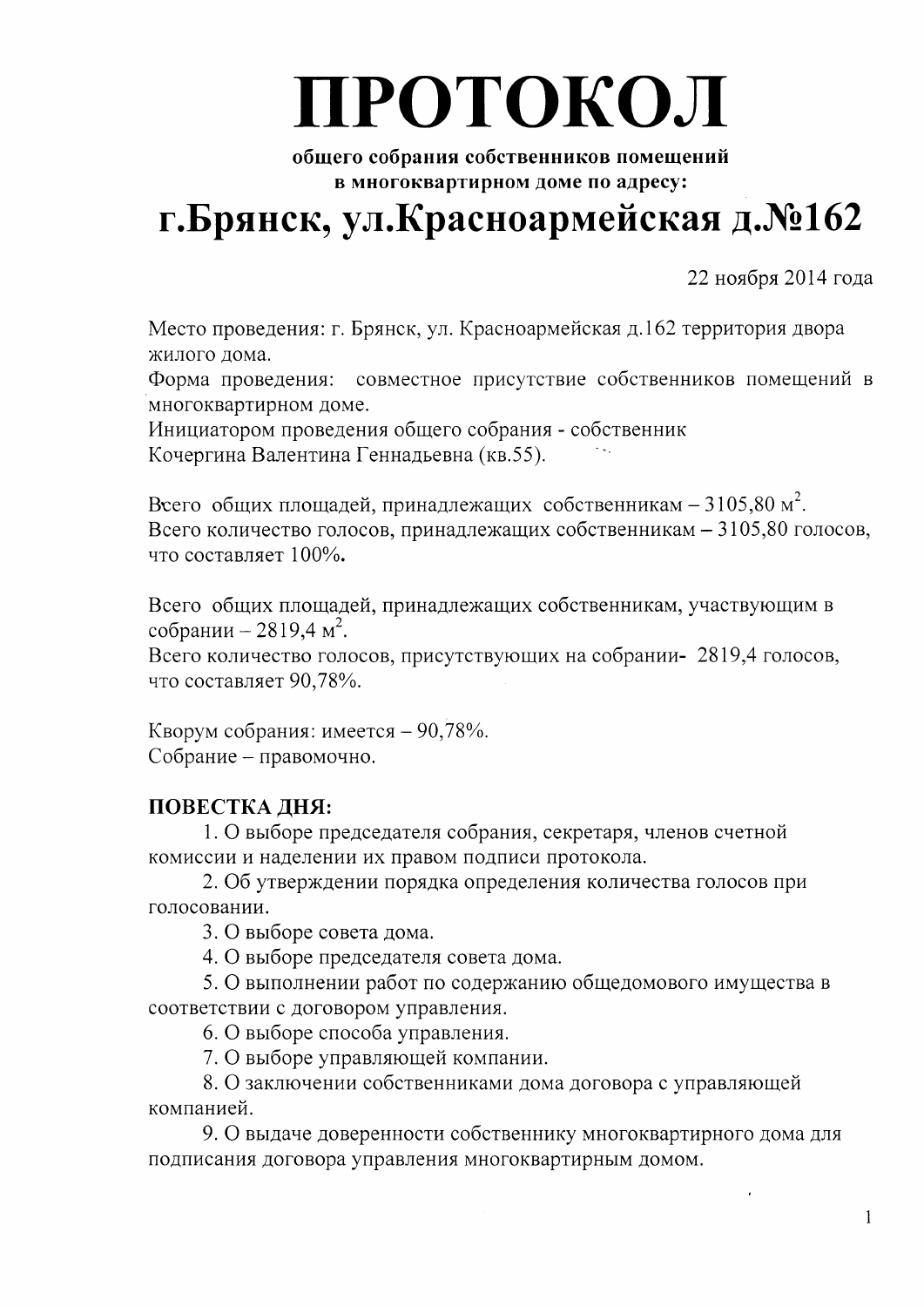ПО ПЕРВОМУ ВОПРОСУ «О выборе председателя собрания, секретаря,

членов счетной комиссии и наделении их правом подписи протокола

рассмотрев и обсудив данный вопрос

РЕШИЛИ: Избрать председателем общего собрания Кочергину Валентину Геннадьевну (кв.55),

секретарем собрания Таршикову В.С. (кв.57),

счетную комиссию в составе 2 (двух) человек:

Лукьяненкову С.А. (кв.28)

Тужикова П.В. (кв. 29),

и наделить их правом подписи протокола собрания.

Результаты голосования:

«ЗА»-2819,4 голосов, «ПРОТИВ» - 0 голосов, «ВОЗДЕРЖАЛИСЬ» - 0 голосов.

# РЕШЕНИЕ: ПРИНЯТО ЕДИНОГЛАСНО.

ПО ВТОРОМУ ВОПРОСУ «Об утверждении порядка определения количества голосов при голосовании» рассмотрев и обсудив данный вопрос РЕШИЛИ: утвердить следующий порядок подсчета количества голосов при голосовании: 1 кв.м. общей площади помещения собственника помещения (квартиры) равен 1 голосу.

Результаты голосования:

«ЗА»- 2819,4 голосов, «ПРОТИВ» - 0 голосов, «ВОЗДЕРЖАЛИСЬ» - 0 голосов.

# РЕШЕНИЕ: ПРИНЯТО ЕДИНОГЛАСНО.

ПО ТРЕТЬЕМУ ВОПРОСУ «О выборе совета дома» рассмотрев и обсудив данный вопрос

РЕШИЛИ: Избрать членами совета дома сроком на 2 года:

Кочергину Валентину Геннадьевну (кв.55)

Бобкову Дину Александровну (кв.11),

Лукьяненкову Светлану Андреевну (кв.28),

Порядина Бориса Андреевича (кв.40),

Васину Надежду Сергеевну (кв.50).

Результаты голосования:

«ЗА»-2819,4 голосов, «ПРОТИВ» - 0 голосов, «ВОЗДЕРЖАЛИСЬ» - 0 голосов.

# РЕШЕНИЕ: ПРИНЯТО ЕДИНОГЛАСНО.

ПО ЧЕТВЕРТОМУ ВОПРОСУ «О выборе председателя совета дома» рассмотрев и обсудив данный вопрос

РЕШИЛИ: Избрать председателем совета дома Кочергину Валентину Геннадьевну (кв.55).

Результаты голосования:

«ЗА»-2819,4 голосов, «ПРОТИВ» - 0 голосов, «ВОЗДЕРЖАЛИСЬ» - 0 голосов.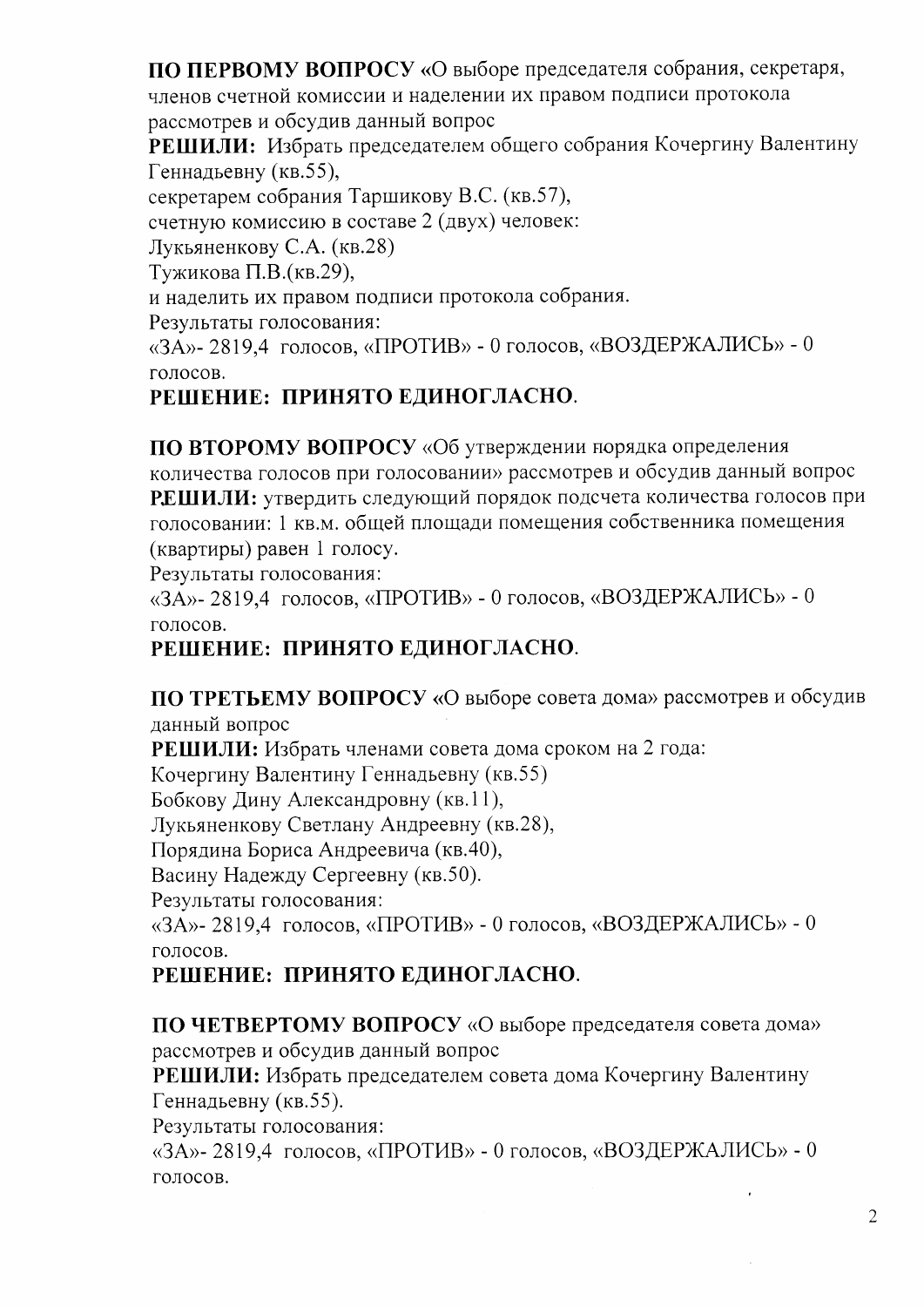# РЕШЕНИЕ: ПРИНЯТО ЕДИНОГЛАСНО.

ПО ПЯТОМУ ВОПРОСУ «О выполнении работ по содержанию общедомового имущества в соответствии с договором управления» рассмотрев и обсудив данный вопрос

РЕШИЛИ: на основании п.8.2. ст. 162 ЖК РФ, в связи с тем, что действующая управляющая организация ООО «УК «Жилкомсервис-ЖЭУ №3» не выполняет условий договора управления многоквартирным домом №162 по улице Красноармейская в Брянске, отказаться от дальнейшего исполнения договора с ООО «УК «Жилкомсервис-ЖЭУ №3». Результаты голосования:

«ЗА»- 2819,4 голосов, «ПРОТИВ» - 0 голосов, «ВОЗДЕРЖАЛИСЬ» - 0 голосов.

# РЕШЕНИЕ: ПРИНЯТО ЕДИНОГЛАСНО.

ПО ШЕСТОМУ ВОПРОСУ «О выборе способа управления»

рассмотрев и обсудив данный вопрос

РЕШИЛИ: утвердить способ управления многоквартирным домом № 162 по улице Красноармейская в гор. Брянске как управление управляющей организацией.

Результаты голосования:

«ЗА»-2819,4 голосов, «ПРОТИВ» - 0 голосов, «ВОЗДЕРЖАЛИСЬ» - 0 голосов.

#### РЕШЕНИЕ: ПРИНЯТО ЕДИНОГЛАСНО.

ПО СЕДЬМОМУ ВОПРОСУ «О выборе управляющей компании» рассмотрев и обсудив данный вопрос

РЕШИЛИ: выбрать управляющую организацию ООО «Управляющая компания «Славянская» (гор. Брянск, ул. Костычева, 68) для управления многоквартирным домом № 162 по улице Красноармейская в гор. Брянске. Результаты голосования:

«ЗА»- 2819,4 голосов, «ПРОТИВ» - 0 голосов, «ВОЗДЕРЖАЛИСЬ» - 0 голосов.

# РЕШЕНИЕ: ПРИНЯТО ЕДИНОГЛАСНО.

ПО ВОСЬМОМУ ВОПРОСУ «О заключении собственниками дома договора с управляющей компанией» рассмотрев и обсудив данный вопрос РЕШИЛИ: заключить договор управления многоквартирным домом № 162 по улице Красноармейская в гор. Брянске с ООО «Управляющая компания «Славянская». Председателю совета многоквартирного дома согласовать условия договора управления с управляющей компанией. Собственникам помещений многоквартирного дома № 162 по улице Красноармейская в гор. Брянске заключать договоры на управление многоквартирным домом с управляющей организацией ООО «УК «Славянская». Результаты голосования: